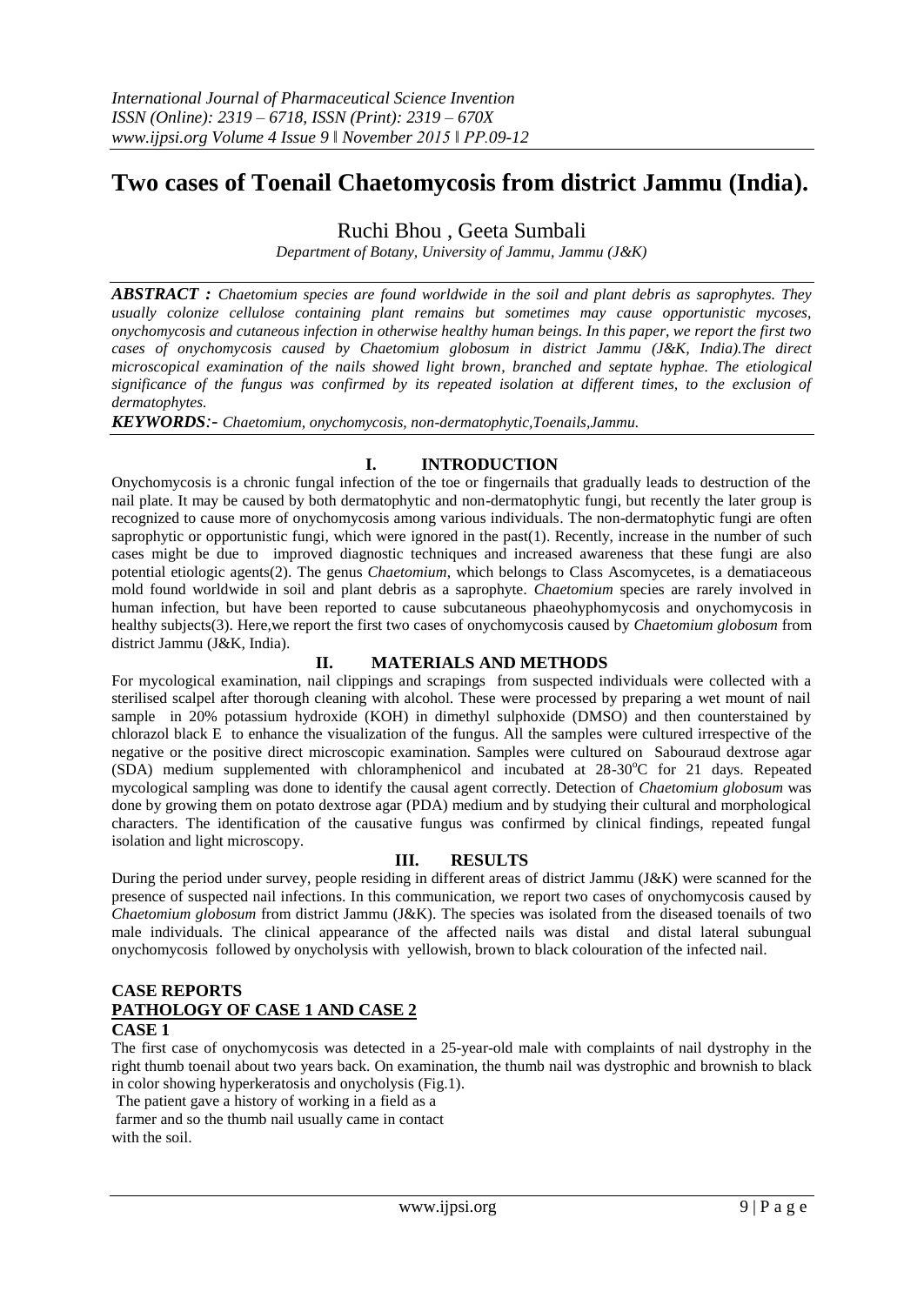

Fig.1.Brownish-Black discoloration with onycholysis on right first toenail (Case1).

# **CASE 2**

The second case of onychomycosis was detected in a 55-year-old male with complaints of nail dystrophy on the left toenails (1st to  $3<sup>rd</sup>$ ) about three years back. On examination, the thumb nail was dystrophic and yellowishbrown in color showing hyperkeratosis and onycholysis (Fig.2).

The patient gave a history of wearing wet socks in shoes. The wet socks retained moisture for a long duration and thus acted as a good source of humidity for the growth of microorganisms.



Fig. 2. Brownish-Yellow discoloration with hyperkeratosis on the left toenails (Case2).

# **MYCOLOGY OF CASE 1 AND CASE 2**

Direct microscopic examination of the nail samples in

40% KOH revealed dematiaceous, branched and septate

hyphae. The nail samples cultured on Sabouraud dextrose

agar medium supplemented with chloramphenicol formed white colonies after 2 weeks, which matured into grey to black colonies (Fig.3).



Fig. 3. A rapid growing, grey to brown colony with aerial mycelium on Sabouraud dextrose agar plate after incubation at  $25^{\circ}$ C for 1 week.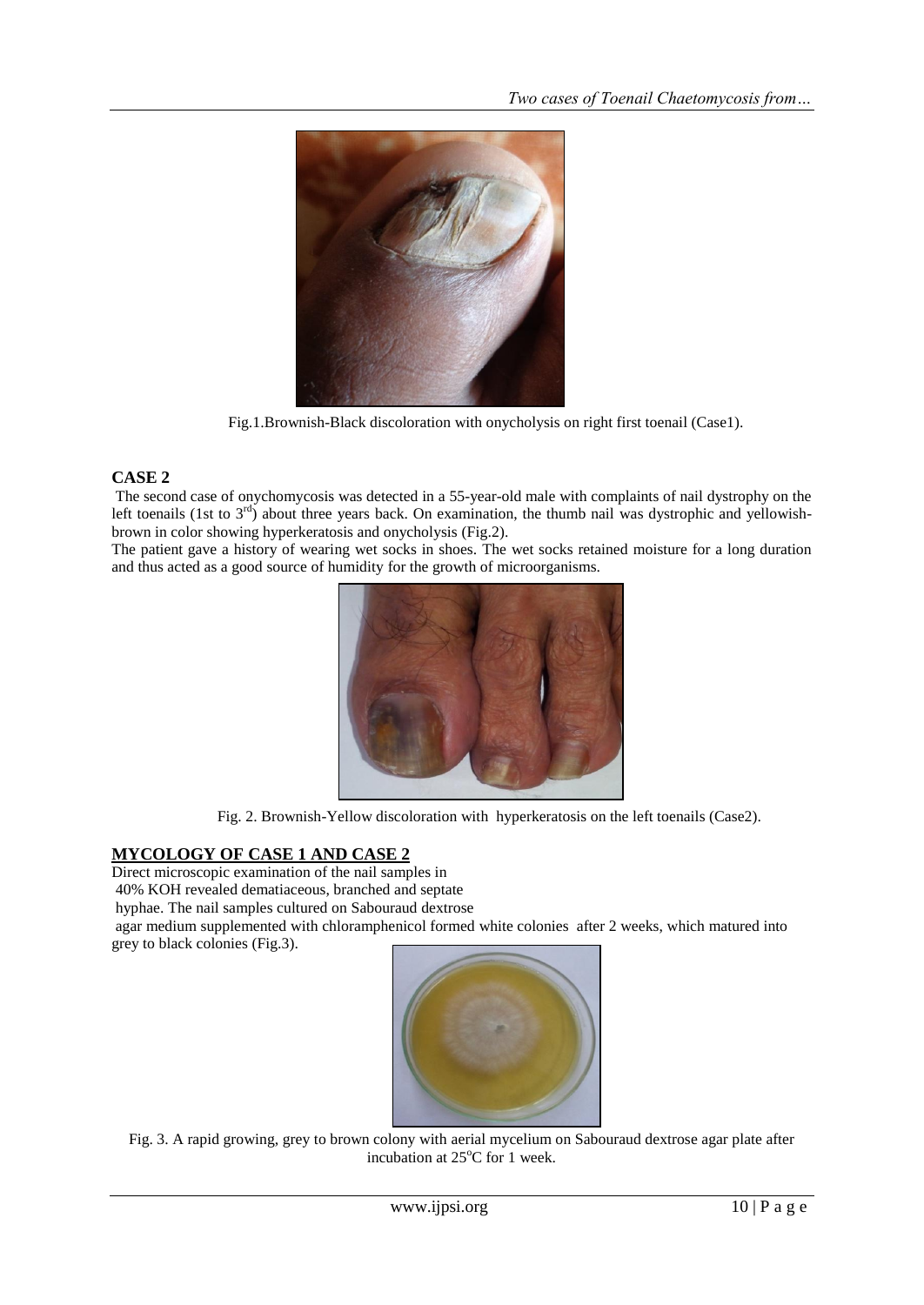Lactophenol cotton blue mount showed septate hyphae, perithecia, asci and ascospores. Perithecia scattered or gregarious, broadly ovate or ellipsoidal, measuring 200-280x200-260 um. olivaceous, thickly and evenlycovered with slender, flexous hairs measuring 2.5-3.5 um in thickness(Fig.4and5).

Fig.4.Brown-colored septate



hyphae with ascospores  $(x400)$ 

Fig.5.Large.dark. brown to black, flask shaped perithecia with hair-like filamentous appendages

 $(x100)$ .

Asci oblong to clayate, evanescent; ascospores dark, broadly ovoid. faintly apiculate at both ends, measuring  $7.2 - 8.8 \times 10.4 - 11.2 \mu m$  $(Fig.6, 7)$ . Based on the above morphological features, the two isolates were identified as Chaetomium globosum by using the relevent key(4).



Fig. 6: Asci of *Chaetomium globosum* showing ascospores  $(\times 1000)$ .

Fig.7.Lemon-shaped ascospores  $(\times 1000)$ 

### **IV. DISCUSSION**

Onychomycosis constitute frequent fungal infections of the toe or fingernails. The clinical picture is very variable, but in general is characterized by nail architecture alterations, such as, changes in color, thickness, onycholysis and onycodystrophy. Onychomycosis caused by non-dermatophytic molds like *Aspergillus* spp., *Scopulariopsis* spp., *Fusarium* spp., *Acremonium* spp., *Chaetomium* spp., etc. comprise 1.45 to 17.6% of the total cases (5-8). Since the first definition of the genus *Chaetomium* was made by Kunce, more than 105 species have been listed. They are usually found in association with cellulose-containing substrates, such as, wood, straw and paper(9). Among the 105 species of genus *Chaetomium, C. globosum, C. atrobrunneum*, *C.* s*trumarium*, *C*. *perlucidum*, and *C. funicolum* cause infections in the human body. *C. globosum* is most frequently isolated from patients with superficial mycoses such as onychomycosis and cutaneous phaeohyphomycosis(15). As non-dermatophytic molds including *C. globosum* are saprophytes, it is not feasible to distinguish the causative agents from contaminants when these molds are isolated from the nail specimens. To the best of our knowledge, few cases of onychomycosis by *Chaetomium globosum* have been reported from different countries like Spain(9), New York(10),Japan (11),Korea(15), USA(16), Turkey(17) and Czech Republic(18). From India, only two cases have been reported (12,14). Here, we report the third case of onychomycosis caused by *C. globosum.* Any process that breaks down the integrity of the corneal layer of the nail will facilitate easy penetration by any fungi, including the species that are considered less pathogenic (i.e., *Chaetomium* spp.) and also the occupation of the individual plays a very significant role (19). As shown in table 1, among the two cases of onychomycosis, the first patient gave a history of working as a farmer. Therefore, his feet were in constant contact with soil, which may have lead to colonization of *Chaetomium* in the first toenail. The second patient gave a history of wearing wet socks in shoes, which retained moisture for long duration, thus providing good humidity for the growth and colonization of *Chaetomium globosum* in the nails. Direct microscopy mount plays a significant part in diagnosing nail fungal infections but the clinical

presentation of onychomycosis caused by these filamentous fungi is often unspecific and indistinguishable from